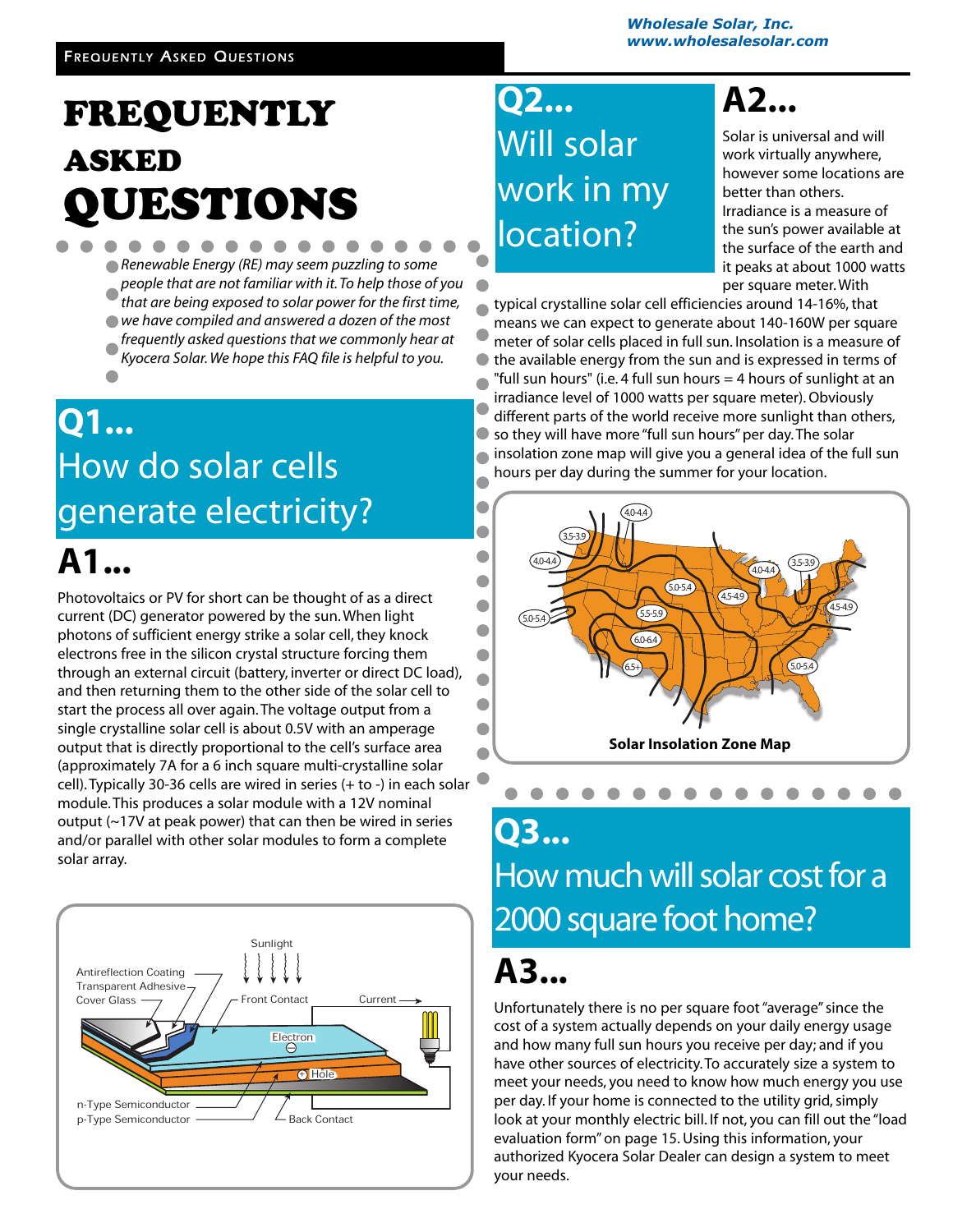### **Q4...** What components do I need for an off-grid system?



#### **Q6...**

Can I use all of my normal 120/240 VAC appliances?

### **A6...**

#### **A4...**

There are many components that make up a complete solar system, but the 4 main items on a stand-alone system are: solar modules, charge controller(s), battery(s) and inverter(s).The solar modules are physically mounted on a mount structure (see [question 7\)](#page-2-0) and the DC power they produce is wired through a charge controller before it goes on to the battery bank where it is stored. For more detailed information on solar modules, turn to page 20.The two main functions of a charge controller are to prevent the battery from being overcharged and eliminate any reverse current flow from the batteries back to the solar modules at night. Turn to page 38 for more detailed information on charge controller functions and features.The battery bank stores the energy produced by the solar array during the day for use at anytime of the day or night. Batteries come in many sizes and grades, which you can see starting on page 49.The inverter takes the DC energy stored in the battery bank and inverts it to 120 or 240 VAC to run your AC appliances. For more detailed information on different inverter models and features, turn to page 68.

## **Q5...** What components do I need for a grid-tie system?

**A5...**

Grid-tie systems are inherently simpler than either grid-tie with battery back-up or stand-alone solar systems. In fact, other than ● safety disconnects, mounting structure and wiring, a grid-tie system is just solar modules and a grid-tie inverter! Today's sophisticated grid-tie inverters incorporate most of the  $\bullet$ components needed to convert the direct current from the modules to alternating current, track the maximum power point of the modules to operate the system at peak efficiencies and terminate the grid connection if grid power is interrupted from the utility.

Maybe. Many older homes were not designed or built with energy efficiency in mind.When you purchase and install a renewable energy system for your home, you become your own power company, so every kWh of energy you use means more equipment (and hence more money) is required to meet your energy needs. Any appliance that operates at 240 VAC (such as electric water heaters, cookstoves, furnaces and air conditioners) are expensive loads to run on solar.You should consider using alternatives such as LP or natural gas for water/space heating or cooking, evaporative cooling instead of compressor based AC units and passive solar design in your new home construction if possible. Refrigeration and lighting are typically the largest 120 VAC energy consumers in a home (after electric heating loads) and these two areas should be looked at very carefully in terms of getting the most energy efficient units available. Great strides have been made in the past 5 years towards improving the efficiency of electric refrigerators/freezers. Compact fluorescent lights use a quarter to a third of the power of an incandescent light for the same lumen output and they last ten times longer.These fluorescent lights are now readily available at your local hardware or discount store.The rule of thumb in the renewable energy industry is that for every dollar you spend replacing your inefficient appliances, you will save three dollars in the cost of a renewable energy system to run them. So you can see that energy conservation is crucial and can really pay off when considering a renewable energy system.

> *Wholesale Solar, Inc. [www.wholesalesolar.com](http://www.wholesalesolar.com/)*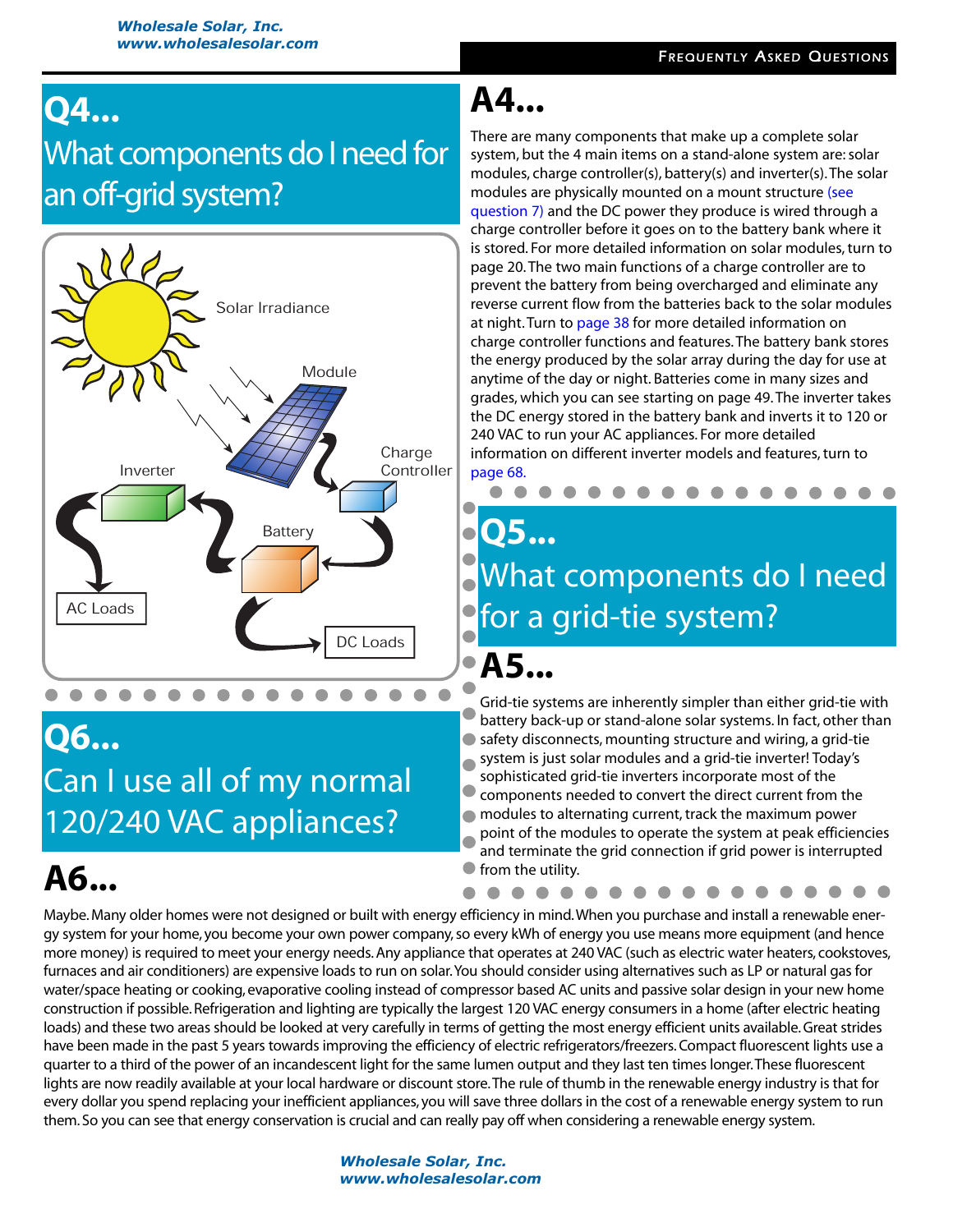#### <span id="page-2-0"></span>**Q7...** What type of solar module mounting structure should I use? **A7...**

There are four basic types of mount structures: roof/ground, top-ofpole, side-of-pole and tracking mounts, each having their own pros and cons. For example roof mount structures typically keep the wire run distances between the solar array and battery bank or grid-tie inverter to a minimum, which is good. But they may also require roof penetrations in multiple locations, and they require an expensive ground fault protection device to satisfy article 690-5 of the National Electrical Code-NEC. On the other hand, ground mounted solar arrays require fairly precise foundation setup, are more susceptible to theft/vandalism and excessive snow accumulation at the bottom of the array. Next are top-of-pole mounts which are relatively easy to install (you sink a 2-6 inch diameter SCH40 steel pole up to 4-6 feet in the ground with concrete). Make sure that the pole is plumb and mount the solar modules and rack on top of the pole.Top-of-pole mounts reduce the risk of theft/vandalism (as compared to a ground mount).They are also a better choice for cold climates because snow slides off easily. Side of pole mounts are easy to install, but are typically used for small numbers of solar modules (1-4) for remote



lighting systems where there already is an existing pole to attach them to. Last but not least are the trackers, which increase the daily number of full sun hours and are usually used for solar water pumping applications.Trackers are extremely effective in the summer time when water is needed the most. In the northern U.S., typical home energy usage peaks in the winter when a tracker mount makes very little difference as compared to any type of fixed mount (roof, ground or top-of-pole). In this situation, having more modules on a less expensive fixed mount will serve you better in the winter than fewer modules on a tracker. However, if you are in the southern U.S. and your energy usage peaks in the summer, then a tracker may be beneficial to match the time of your highest energy consumption with a tracking solar array's maximum energy output.

### **Q8...** Should I wire my home for AC or DC loads?

. . . . . . . . . . .

# **A8...**

It depends on the size of the system and what type of loads you want to run. DC appliances are usually more efficient than AC since you don't have to worry about the loss through the inverter, but DC loads are typically more expensive and harder to find than their AC counterparts. Small cabin and RV systems are typically wired DC while most home systems are wired exclusively for AC loads. With improvements in inverter efficiency and reliability in the last 5 years, AC is the way to go for a home system. Another advantage AC has over DC is that the voltage drop for a 120VAC circuit is much less than a 12VDC circuit carrying the same power, which allows you to use smaller gauge wire.

#### **Q9...** Can I use PV to heat water or for space heating?

### **A9...**

No. Photovoltaics converts the sun's energy into DC electricity at a relatively low efficiency level (14-16%), so trying to operate a high power electric heating element from PV would be very inefficient and expensive. Solar thermal (or passive solar) is the direct heating of air or water from the heat of the sun and is much more efficient for heating applications than photovoltaics.

> *Wholesale Solar, Inc. [www.wholesalesolar.com](http://www.wholesalesolar.com/)*